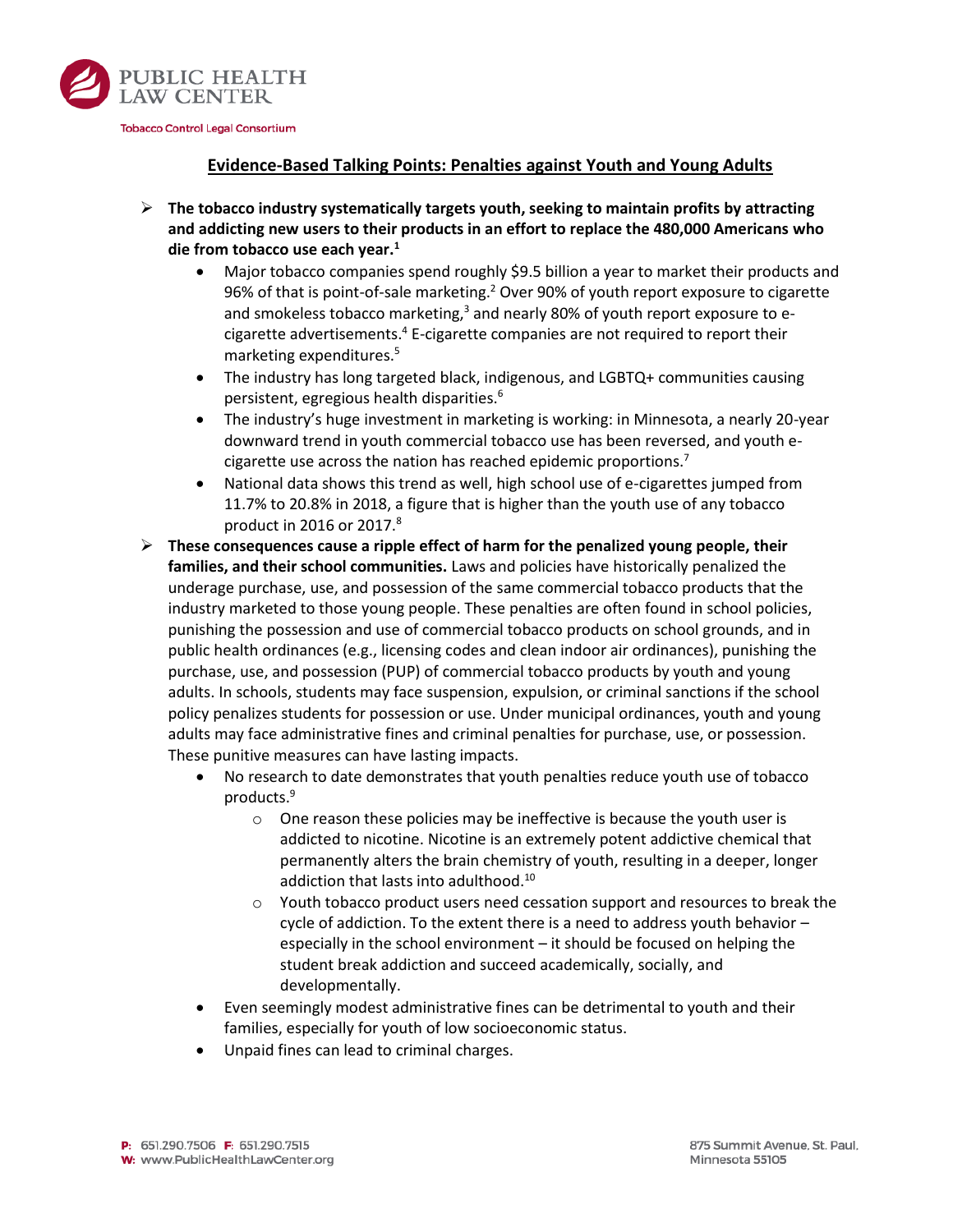- Criminal charges for youth have the potential to impact their entire lives and future success. Early interactions with the criminal justice system can complicate their education, housing, employment, and civic opportunities for the rest of their lives.
- Suspensions and expulsions can also lead to an array of serious educational, economic, and social problems for young people and their communities, including affecting their educational and employment opportunities and increasing the likelihood of involvement with law enforcement and introduction into the criminal justice system.<sup>11</sup>
- Suspensions and expulsions do not just impact the suspended or expelled youth. When youth are suspended and expelled from a school, the entire student body is affected. Schools with higher rates of suspensions and expulsions have lower school-wide achievement and standardized test scores.<sup>12</sup>
- **Criminal and school penalties have historically been assessed, enforced, and prosecuted in a discriminatory manner.**
	- Minnesota Department of Education discipline incident data show significant disparities in suspensions and expulsions in schools across the state for indigenous and black students, students of color, and students with disabilities. These same disparities exist for juvenile low-level criminal offenses in Minnesota.<sup>13</sup>
	- Minimum legal sales age laws that penalize youth tobacco users for PUP can increase interactions with police and can lead to other charges. Interactions with police are not always safe for youth of color.
	- Some tobacco control ordinances that include PUP provide for prosecutorial discretion, allowing city and county attorneys to determine whether to move forward with misdemeanor prosecution or an alternative penalty. Studies show racial disparities in prosecutorial discretion as well. $^{14}$
- **A tobacco retail licensing code regulates the businesses that sell tobacco products. As such, the focus of a licensing code should be on the behavior of the licensees.**
- **Laws penalizing young people have historically been and are currently promoted by the industry to divert limited enforcement resources away from retailers and to draw attention away from the industry's predatory marketing tactics and the industry's intentional selling of products that are designed to be incredibly addictive.<sup>15</sup>**
	- Minnesota data shows that youth are more likely to be cited for violating youth access laws than retailers. Minnesota's 2017 annual Synar report found that underage persons were cited 3.6 times more often than retailers and assessed a fine 2.6 times more often than retailers.<sup>16</sup>
	- JUUL has hired scores of lobbyists in states around the country and provided draft T21 legislation in several states that include harsh penalties against youth and young adults for PUP. In some cases, the penalties in these draft bills are more punitive for young people than they are for licensed retailers.

Public Health Law Center Resources on this topic:

- Our updated Sample School Policy is almost finished and will be announced soon. You can also find it on our website, [publichealthlawcenter.org,](https://www.publichealthlawcenter.org/) when it is available.
- $\cdot$  A short resource on alternative penalties in schools is availabl[e here.](https://www.publichealthlawcenter.org/sites/default/files/resources/Addressing-Student-Tobacco-Use-in-Schools-2019.pdf)
- $\cdot \cdot$  Our updated model policy includes a context box with more information on the removal of PUP provisions, available [here.](https://www.publichealthlawcenter.org/sites/default/files/resources/MN-County-Retail-Tobacco-Lic-Ord.pdf)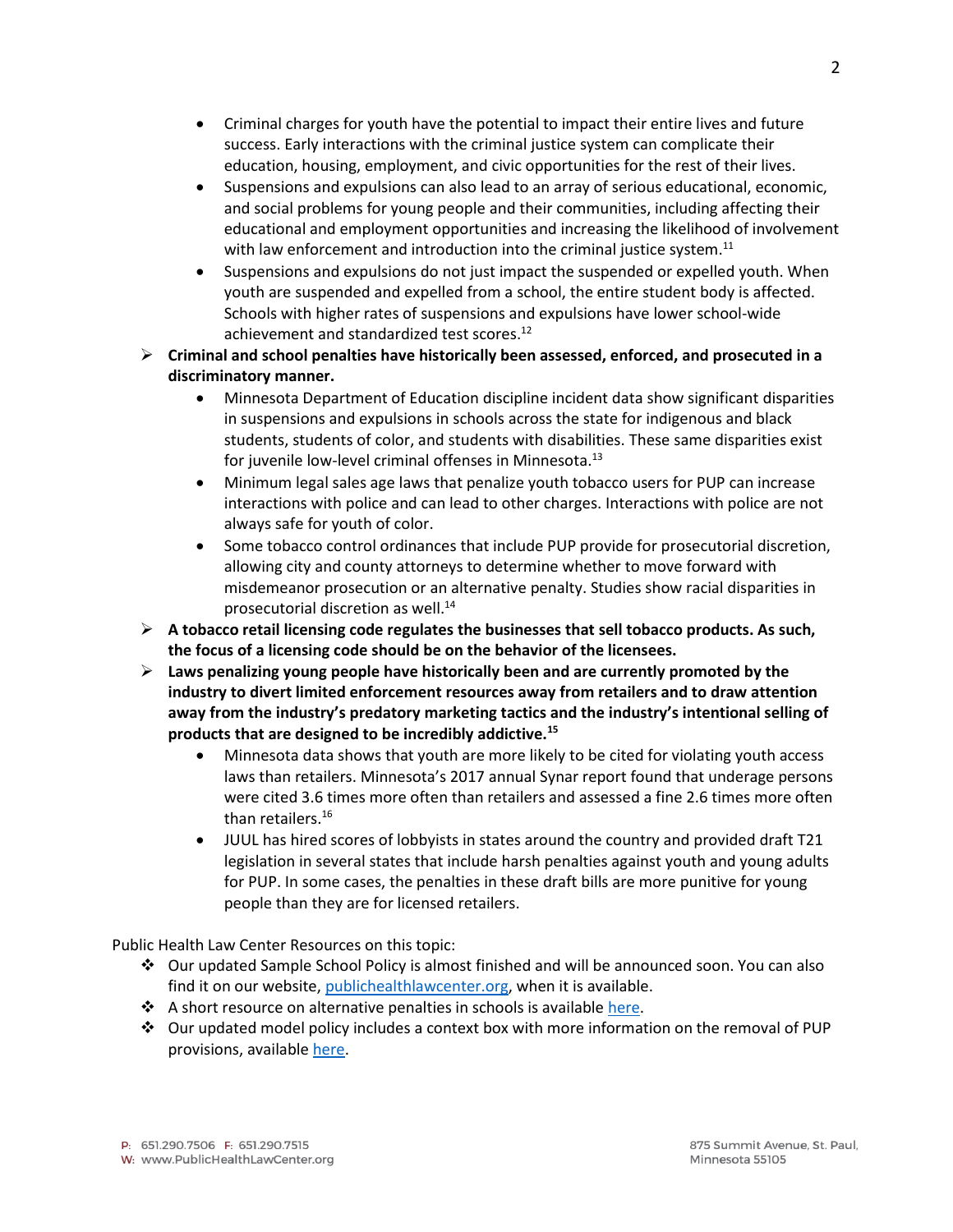<sup>7</sup> Minnesota Department of Health. (2018, February 15). *New survey shows Minnesota youth tobacco use rising for the first time in 17 years* [Press release]. Retrieved from

https://www.health.state.mn.us/news/pressrel/2018/youthtob021518.html; U.S. Food & Drug Administration. (2018, September 12). *Statement from FDA Commissioner Scott Gottlieb, M.D., on new steps to address epidemic of youth e-cigarette use* [Press release]. Retrieved from

<sup>8</sup> Gentzke, A.S., Creamer, M., Cullen, K.A., Ambrose, B.K., Willis, G., Jamal, A., & King, B.A. (2019). *Vital Signs:* Tobacco Product Use Among Middle and High School Students – United States, 2011-2018. *MMWR, 68*(6), 157- 164.

<sup>9</sup> Wakefield, M., & Giovino, G. (2003). Teen penalties for tobacco possession, use, and purchase: evidence and issues. *Tobacco Control, 12*(Suppl 1), i6–i13.

<sup>10</sup> U.S. Department of Health and Human Services. (2016). *E-Cigarette Use Among Youth and Young Adults: A Report of the Surgeon General.* Atlanta, GA: U.S. Department of Health and Human Services, Centers for Disease Control and Prevention, National Center for Chronic Disease Prevention and Health Promotion, Office on Smoking and Health.

 $11$  Lamont, J. H., Devore, C. D., Allison, M., Ancona, R., Barnett, S. E., Gunther, R., et al & Young, T. (2013). Out-of school suspension and expulsion. *Pediatrics, 131*(3), e1000-e1007. [http://www.ncsl.org/documents/fsl/aap-out-of](http://www.ncsl.org/documents/fsl/aap-out-of-school-suspension-and-expulsion.pdf)[school-suspension-and-expulsion.pdf](http://www.ncsl.org/documents/fsl/aap-out-of-school-suspension-and-expulsion.pdf)

<sup>12</sup> U.S. Department of Education. (2014). *Guiding Principles: A Resource for Improving School Climate and Discipline.* Washington, D.C.: U.S. Department of Education.

<sup>13</sup> Minnesota Juvenile Justice Advisory Committee. (2016). *2016 Annual Report to Governor Mark Dayton and the Minnesota State Legislature.* St. Paul, MN: Minnesota Department of Public Safety.

<sup>14</sup> Miethe T.D. & Moore, C.A. (1985) Socioeconomic Disparities under determinate sentencing systems: A comparison of Preguideline and postguideline practices in Minnesota." *Criminology* 23: 337 – 46.

<sup>15</sup> Wakefield, M., & Giovino, G. (2003). Teen penalties for tobacco possession, use, and purchase: evidence and issues. *Tobacco Control, 12*(Suppl 1), i6–i13.

 $\overline{a}$ 

<sup>1</sup> U.S. Department of Health and Human Services. (2014). *The Health Consequences of Smoking – 50 Years of Progress: A Report of the Surgeon General*. Atlanta, GA: U.S. Department of Health and Human Services, Centers for Disease Control and Prevention, National Center for Chronic Disease Prevention and Health Promotion, Office on Smoking and Health.

<sup>2</sup> Federal Trade Commission. (2018). *Federal Trade Commission Cigarette Report for 2016.* Washington, D.C.: Federal Trade Commission.; Federal Trade Commission. (2018). *Federal Trade Commission Smokeless Tobacco Report for 2016.* Washington, D.C.: Federal Trade Commission.

<sup>3</sup> Dube, S.R., Arrazola, R.A., Lee, J., Engstrom, M., & Malarcher, A. (2013). Pro-Tobacco Influences and Susceptibility to Smoking Cigarettes Among Middle and High School Students—United States, 2011. *J. Adolesc. Health, 52*(Suppl 5), S45-S51.

<sup>4</sup> Marynak, K., Gentzke, A., Want, T.W., Neff, L., & King, B.A. (2018). Exposure to Electronic Cigarette Advertising Among Middle and High School Students—United States, 2014-2016. *MMWR, 67*(10), 294-299.

<sup>5</sup> U.S. Department of Health and Human Services. (2016). *E-Cigarette Use Among Youth and Young Adults: A Report of the Surgeon General.* Atlanta, GA: U.S. Department of Health and Human Services, Centers for Disease Control and Prevention, National Center for Chronic Disease Prevention and Health Promotion, Office on Smoking and Health.

<sup>6</sup> Rising, J. & Alexander, L. (2011). Marketing of menthol cigarettes and consumer perceptions. *Tobacco Induced Diseases, 9*(Suppl 1), S2.; U.S. Department of Health and Human Services. (1998). *Tobacco Use Among U.S. Racial/Ethnic Minority Groups—African Americans, American Indians and Alaska Natives, Asian Americans and Pacific Islanders, and Hispanics: A Report of the Surgeon General.* Atlanta, GA: U.S. Department of Health and Human Services, Centers for Disease Control and Prevention, National Center for Chronic Disease Prevention and Health Promotion, Office on Smoking and Health.; Smith, E.A. & Malone, R.E. (2003). The Outing of Philip Morris: Advertising Tobacco to Gay Men. *Am. J. Public Health, 93*(6), 988-993.

https://www.fda.gov/NewsEvents/Newsroom/PressAnnouncements/ucm620185.htm